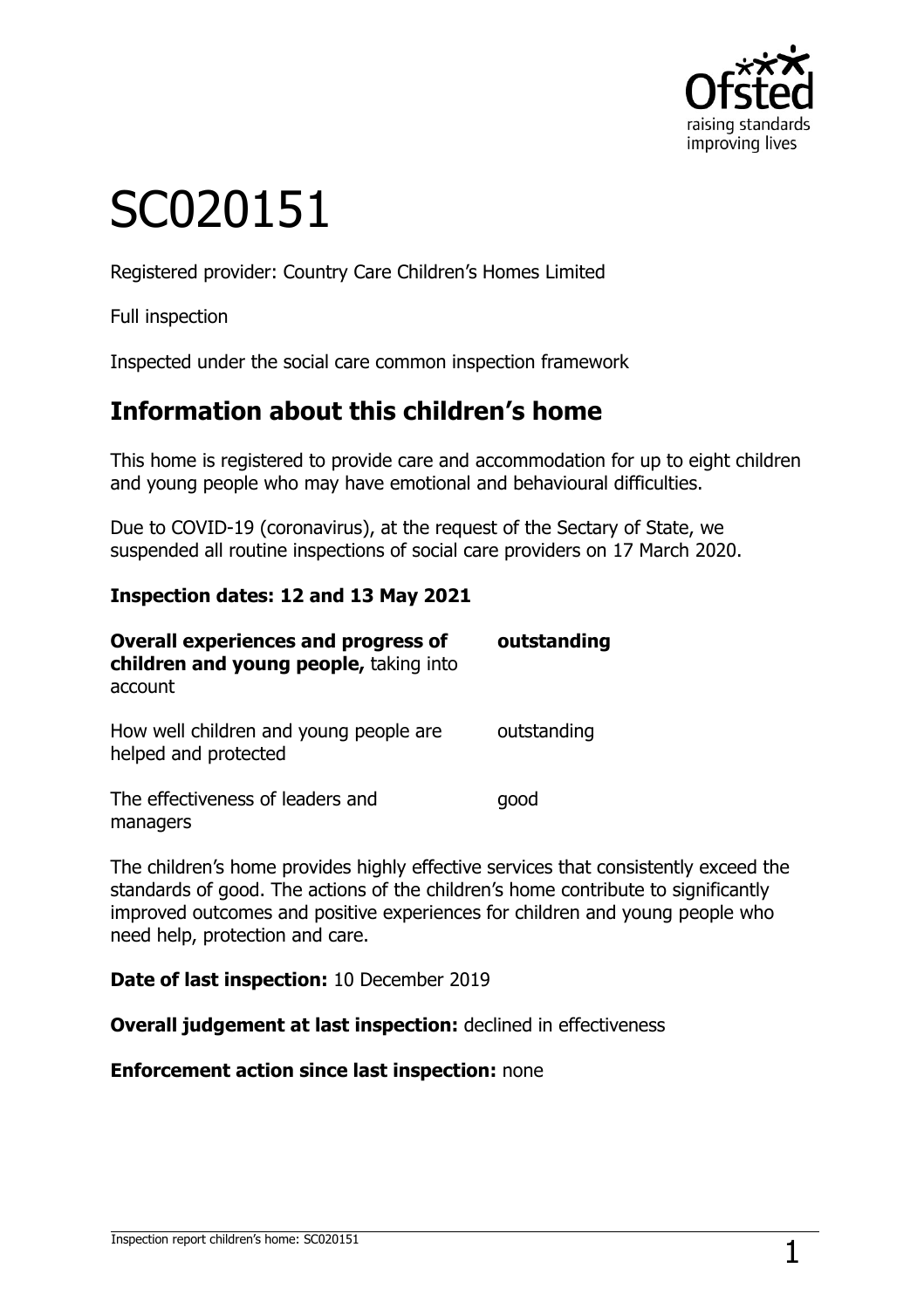

## **Recent inspection history**

| <b>Inspection date</b> | <b>Inspection type</b> | <b>Inspection judgement</b> |
|------------------------|------------------------|-----------------------------|
| 10/12/2019             | Interim                | Declined in effectiveness   |
| 25/06/2019             | Full                   | Good                        |
| 07/11/2018             | Full                   | Outstanding                 |
| 22/11/2017             | Full                   | Outstanding                 |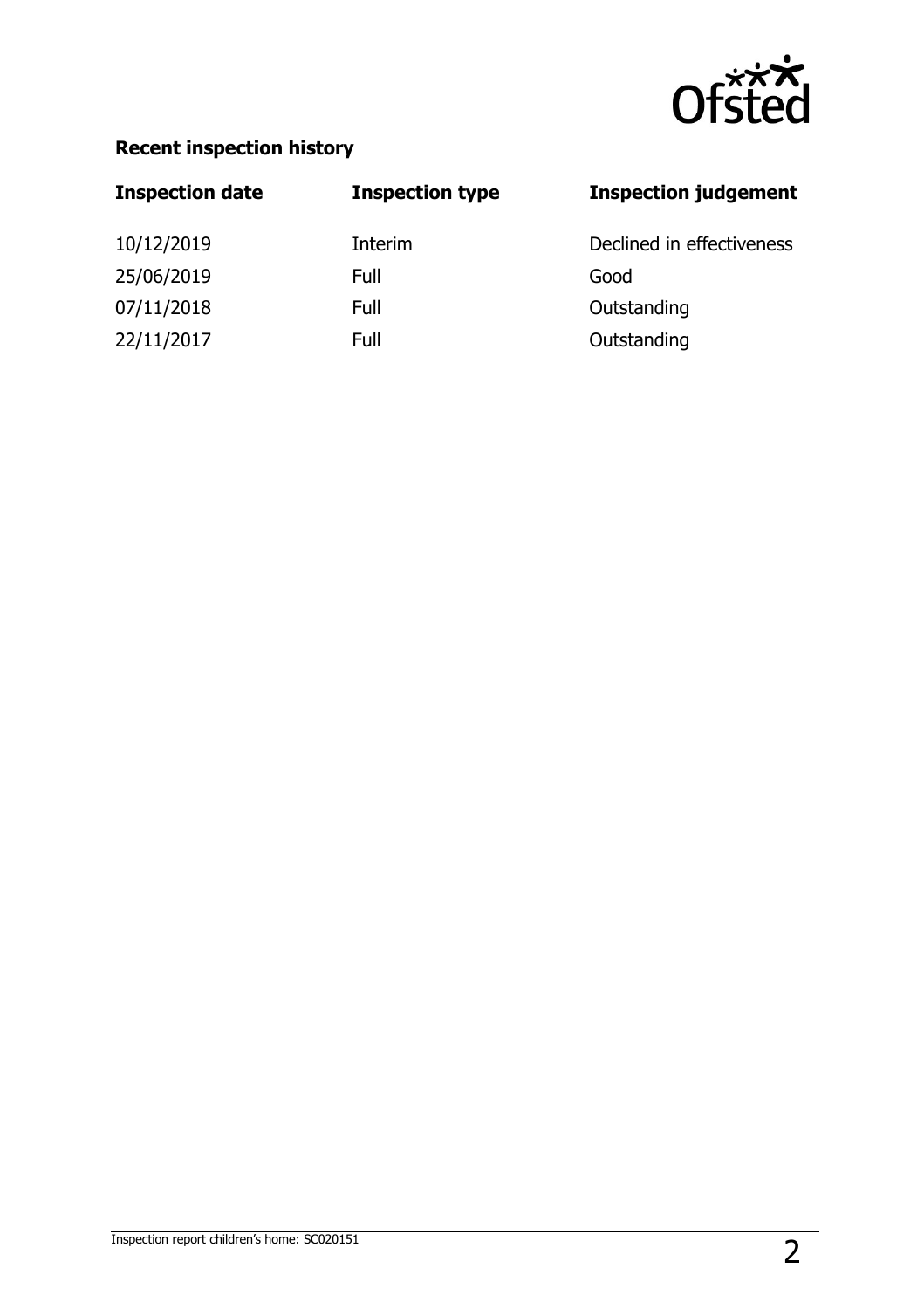

#### **Inspection judgements**

#### **Overall experiences and progress of children and young people: outstanding**

Young people receive excellent care, therapy and education. Because the home operates its own school and employs its own therapists, there is a very consistent approach to young people's care planning. Any emerging needs are quickly identified and addressed.

All young people attend the on-site school. As a result, care and education plans are closely aligned and information-sharing is excellent. During the COVID-19 national lockdown, young people continued their education without interruption. This means that they made exceptional progress.

Young people are encouraged to develop their interests and skills. They enjoy learning about animal care. The home has access to a variety of animals, including horses, guinea pigs and a dog. Caring for the animals forms part of the home's therapeutic approach. This greatly improves young people's confidence and general well-being.

Relationships between young people and staff are excellent. Managers and staff are very child centred and go to great lengths to create a family style atmosphere in the home. This encourages a strong sense of belonging and strengthens relationships with peers and staff.

#### **How well children and young people are helped and protected: outstanding**

Young people become safer when living at this home. This is because the staff team has developed particularly strong and trusting bonds with young people. Staff work proactively to minimise risk and have an excellent understanding of young people's vulnerabilities. Staff use their relationships with young people to de-escalate behaviours quickly.

When risk cannot be safely managed, young people have access to accommodation that is separate from the main building. This provides young people with a higher staffing ratio and greater support during periods of crisis. One young person's health and well-being have improved significantly as a result of such a move. The way that the home supports young people through difficult periods is a key strength. This practice significantly reduces the risk of placement breakdown.

Young people's behaviour improves, and risk factors reduce. The therapeutic model of care is effective, which ensures that children receive consistent responses from staff. Staff hold children in very high regard. This is demonstrated in the way that they speak to and about young people, and in their written records about the young people.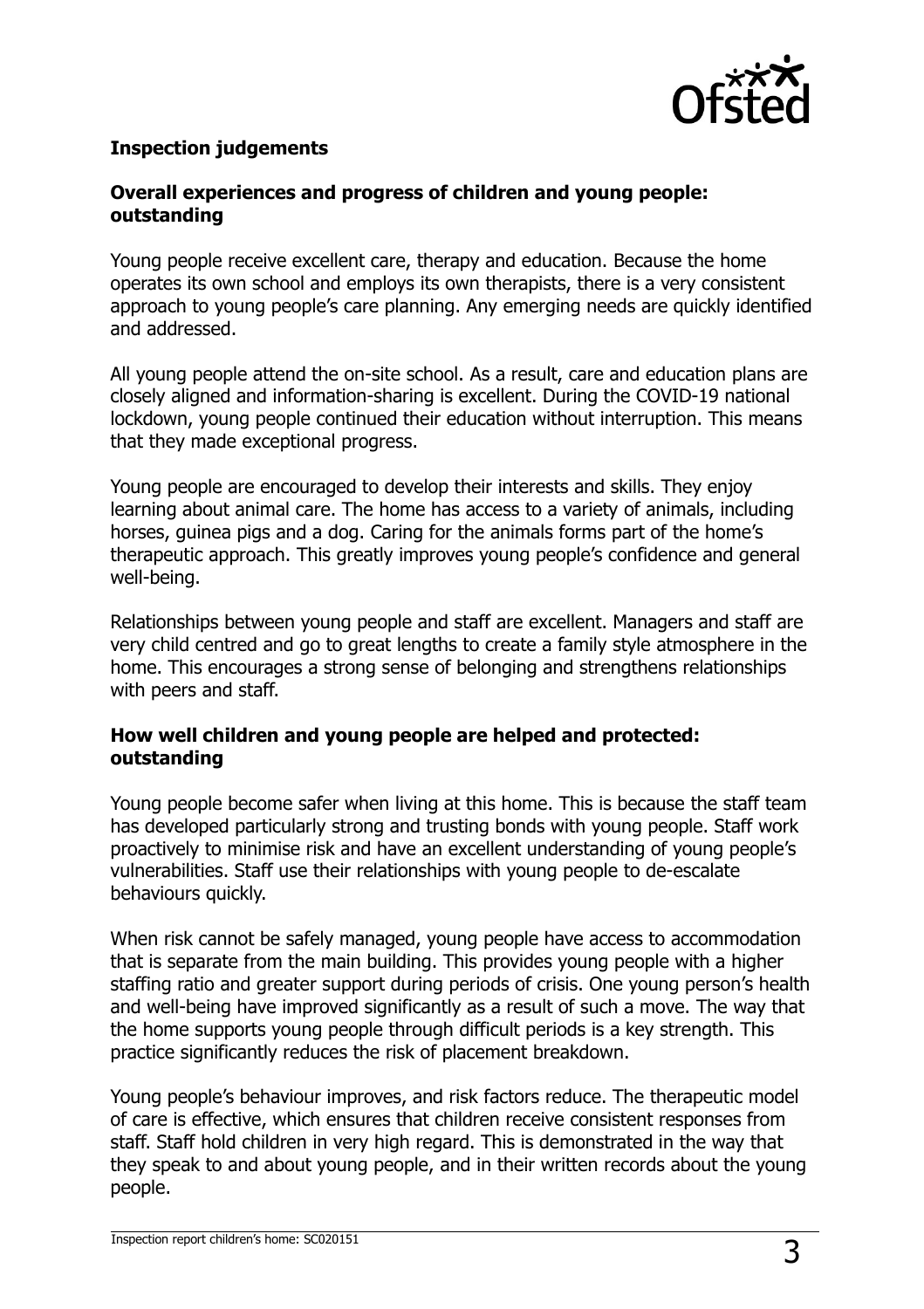

Very good-quality safeguarding training ensures that staff are fully aware of their responsibilities if they are concerned about a young person in their care. Staff confidently manage all safeguarding incidents and share information appropriately with safeguarding agencies.

Managers ensure the safe recruitment of staff. Careful vetting ensures that only the right staff are employed. Applicants are provided with very good information about the care role so that they know what will be expected of them. When appointed, new staff receive a thorough induction, which includes opportunities to shadow experienced staff. Staff turnover is low as a result. This helps to ensure that young people receive very consistent care from a stable staff team.

#### **The effectiveness of leaders and managers: good**

The registered manager and deputy manager are good advocates for the young people. They have a very good understanding of the young people's complex health, education and social care needs. Managers have extremely high aspirations for all young people, regardless of the complexity of their care needs.

Managers ensure that staff have access to a wide variety of learning and development opportunities. Staff development is enhanced by the on-site therapist, who provides good-quality advice and guidance about all aspects of the home's therapeutic approach. Managers are recruiting a psychologist to further strengthen the support provided to children.

Staff morale is high. Managers have created a supportive working environment for staff. This helps staff to be resilient as they care for young people through unsettled periods. Staff are encouraged to develop their practice and take on increased responsibility as they become more experienced.

Management monitoring and oversight of the home are of good quality. However, a lack of attention to detail in the auditing of risk assessments, medication records, missing-from-care records and staff supervision records has meant that the manager has not always identified areas of potential improvement. Minor errors in practice have not always been identified.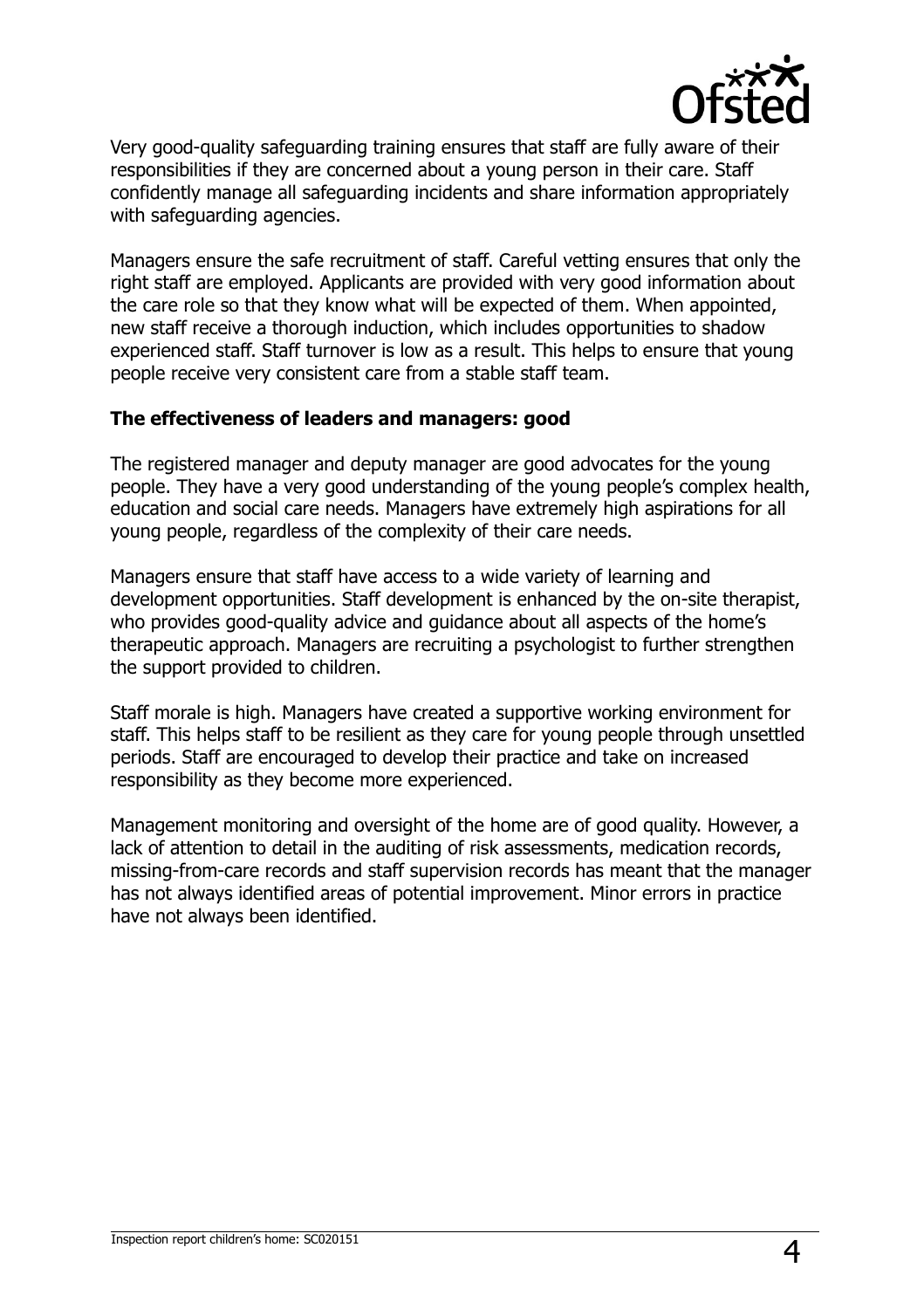

## **What does the children's home need to do to improve?**

### **Recommendations**

- The registered person should have systems in place so that all staff receive formal supervision of their practice, which is recorded. This supervision should allow them to reflect on their practice and the needs of the children assigned to their care. ('Guide to the children's homes regulations including the quality standards', page 61, paragraph 13.2)
- The registered person should ensure that records are kept of the administration of all medication, which includes occasions when prescribed medication is refused. Where staff have questions or concerns about a child's medication, they should approach an expert such as a general medical practitioner, community pharmacist or looked after children's nurse. ('Guide to children's homes regulations including the quality standards', Page 35, paragraph 7.15)

## **Information about this inspection**

Inspectors have looked closely at the experiences and progress of children and young people, using the 'Social care common inspection framework'. This inspection was carried out under the Care Standards Act 2000 to assess the effectiveness of the service, how it meets the core functions of the service as set out in legislation, and to consider how well it complies with the Children's Homes (England) Regulations 2015 and the 'Guide to the children's homes regulations including the quality standards'.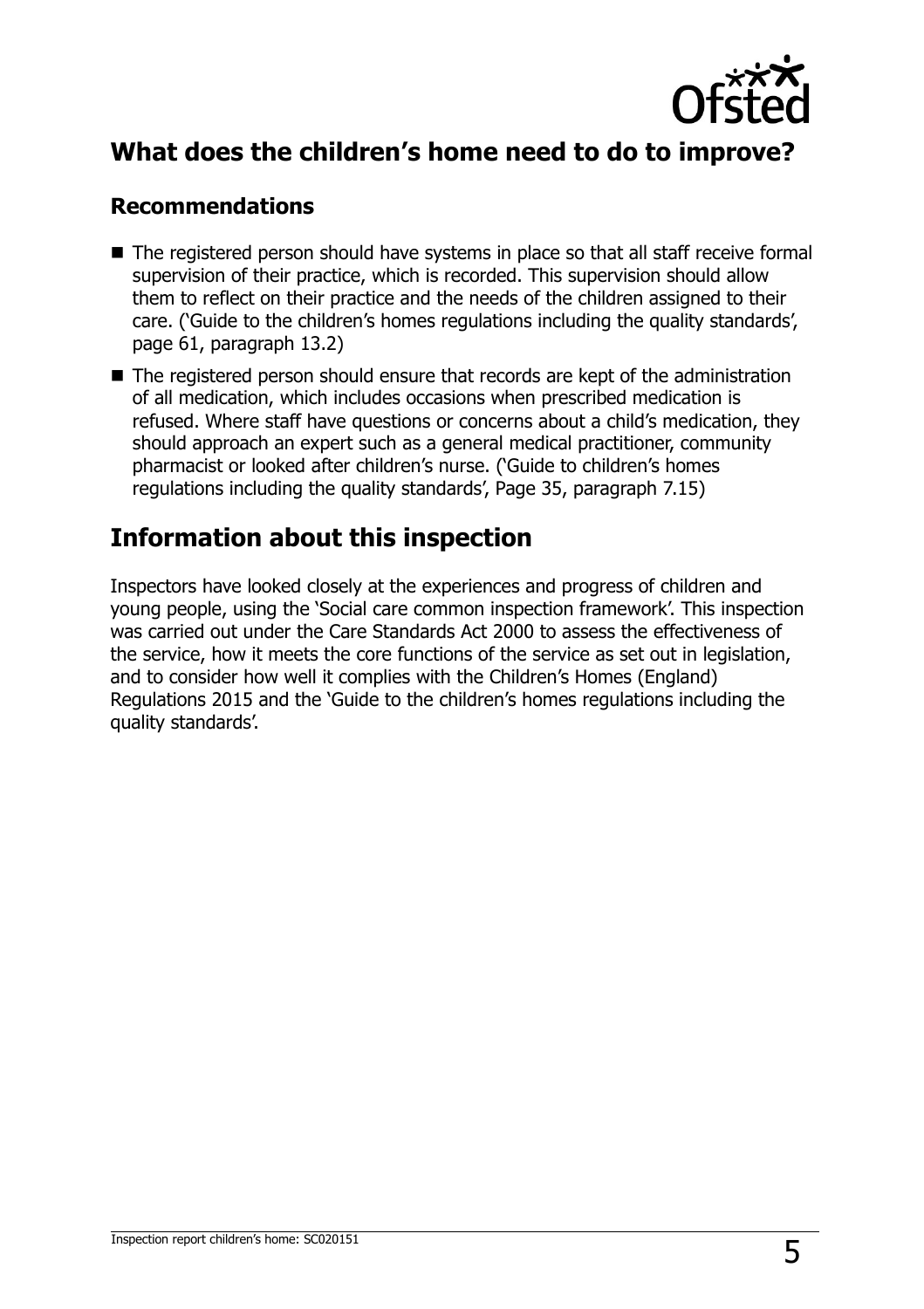

## **Children's home details**

**Unique reference number:** SC020151

**Provision sub-type:** Children's home

**Registered provider:** Country Care Children's Homes Limited

**Registered provider address:** The Meadows, Beech Lane, Dove Holes, Buxton, Derbyshire SK17 8DJ

**Responsible individual:** Rachel Dowle

**Registered manager:** Jason Sellars

## **Inspector**

Simon Hunter, Social Care Inspector